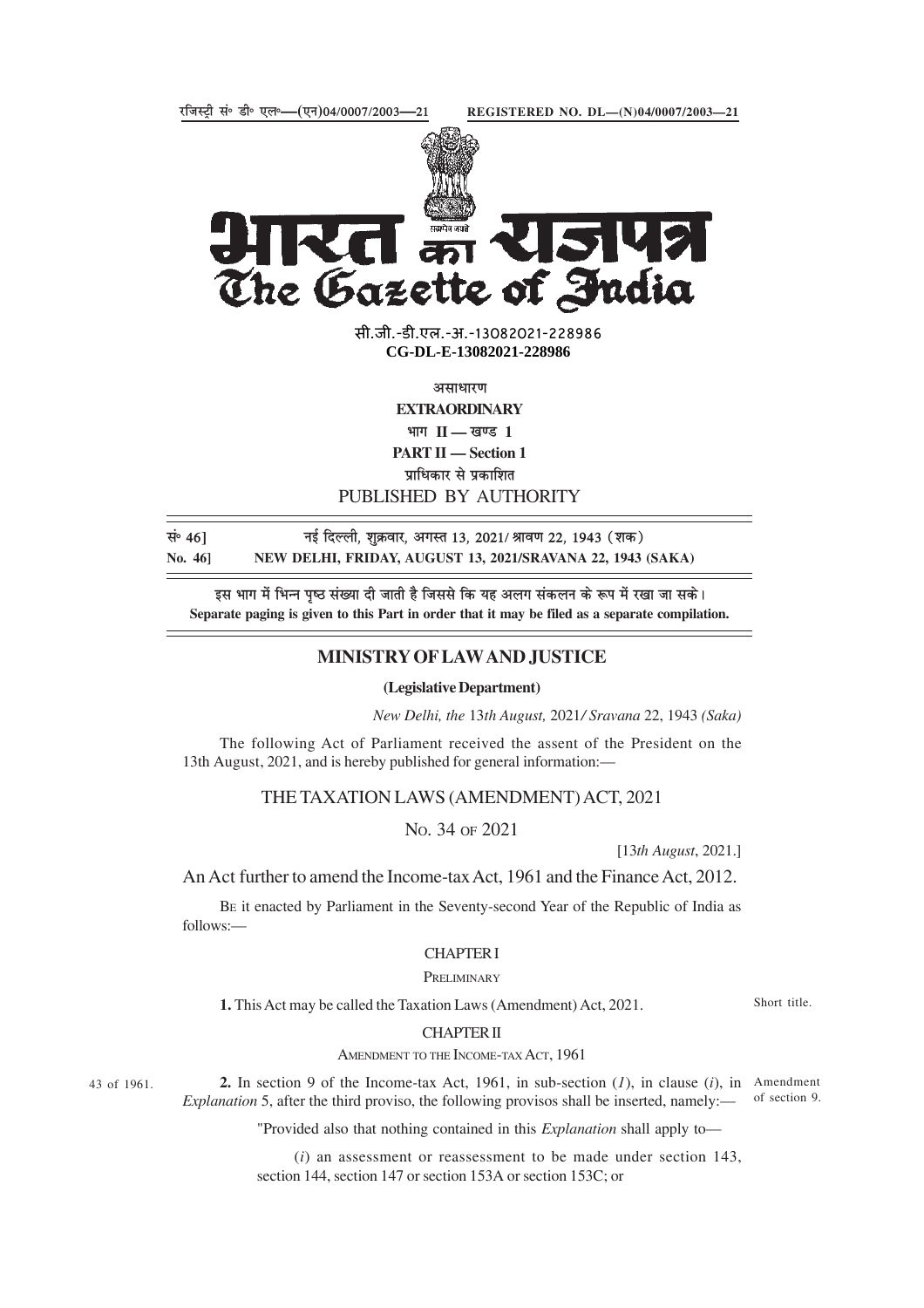(*ii*) an order to be passed enhancing the assessment or reducing a refund already made or otherwise increasing the liability of the assessee under section 154; or

(*iii*) an order to be passed deeming a person to be an assessee in default under sub-section (*1*) of section 201,

in respect of income accruing or arising through or from the transfer of an asset or a capital asset situate in India in consequence of the transfer of a share or interest in a company or entity registered or incorporated outside India made before the 28th day of May, 2012:

Provided also that where—

(*i*) an assessment or reassessment has been made under section 143, section 144, section 147 or section 153A or section 153C; or

(*ii*) an order has been passed enhancing the assessment or reducing a refund already made or otherwise increasing the liability of the assessee under section 154; or

(*iii*) an order has been passed deeming a person to be an assessee in default under sub-section (*1*) of section 201; or

(*iv*) an order has been passed imposing a penalty under Chapter XXI or under section 221,

in respect of income accruing or arising through or from the transfer of an asset or a capital asset situate in India in consequence of the transfer of a share or interest in a company or entity registered or incorporated outside India made before the 28th day of May, 2012 and the person in whose case such assessment or reassessment or order has been passed or made, as the case may be, fulfils the specified conditions, then, such assessment or reassessment or order, to the extent it relates to the said income, shall be deemed never to have been passed or made, as the case may be:

Provided also that where any amount becomes refundable to the person referred to in fifth proviso as a consequence of him fulfilling the specified conditions, then, such amount shall be refunded to him, but no interest under section 244A shall be paid on that amount.

*Explanation*.—For the purposes of fifth and sixth provisos, the specified conditions shall be as provided hereunder:—

(*i*) where the said person has filed any appeal before an appellate forum or any writ petition before the High Court or the Supreme Court against any order in respect of said income, he shall either withdraw or submit an undertaking to withdraw such appeal or writ petition, in such form and manner as may be prescribed;

(*ii*) where the said person has initiated any proceeding for arbitration, conciliation or mediation, or has given any notice thereof under any law for the time being in force or under any agreement entered into by India with any other country or territory outside India, whether for protection of investment or otherwise, he shall either withdraw or shall submit an undertaking to withdraw the claim, if any, in such proceedings or notice, in such form and manner as may be prescribed;

(*iii*) the said person shall furnish an undertaking, in such form and manner as may be prescribed, waiving his right, whether direct or indirect, to seek or pursue any remedy or any claim in relation to the said income which may otherwise be available to him under any law for the time being in force, in equity, under any